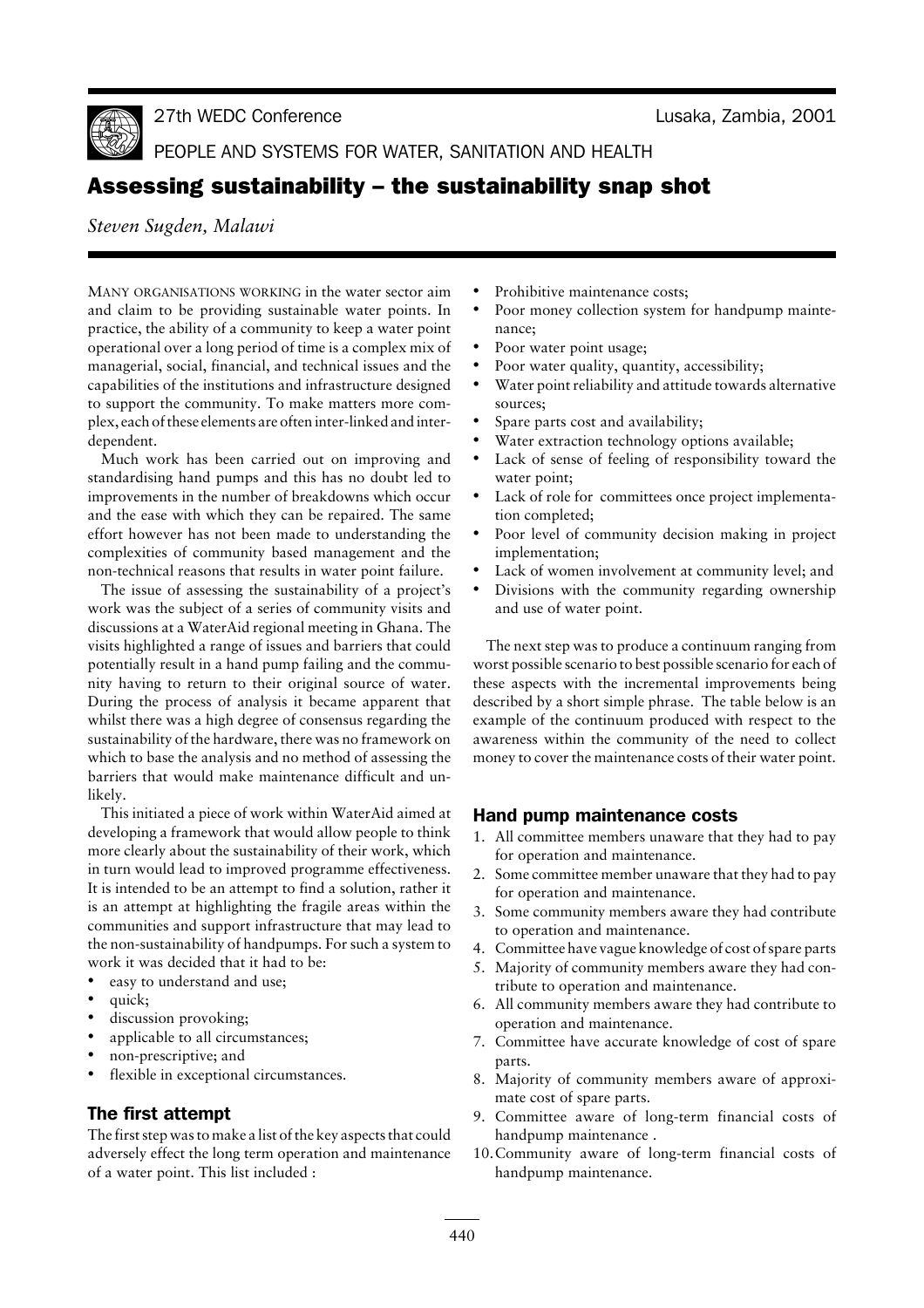The idea was that the partner staff would be able to evaluate the communities in their project and decide which of the phrases in a particular continuum was applicable. With the knowledge of where their communities were placed on the whole range sustainability issues, the project staff would be able to clearly identify the weaknesses and redesign their approach accordingly.

In practice, it was found that the sustainability continuums were difficult to produce and often resulted in convoluted and ambiguous sentences. The end result was also thought to be too prescriptive and not particularly easy to understand or use.

# The second attempt

The whole process had to be made simpler, broader and less prescriptive, without devaluing or diluting the complexity of the factors that make a water point sustainable.

This was eventually achieved by breaking the phrases that made up the continuums into more general classifications. For example, the community finance aspect of hand pump maintenance was divided into the three following simple phases -

Financing hand pump repairs

- 1. No funds available for maintenance when needed.
- 2. Fund available but not sufficient for the most expensive maintenance process.
- 3. Fund available and sufficient for the most expensive maintenance process.

The process of the project staff evaluating which phase was most relevant to their situation was still to be used, but this time it was thought that the broadness and smaller range of possible phases would make the system easier to use and applicable to a wider variety of situations.

As with all theoretical work, there was always some doubt about the practically of the process and how useful project staff would find the exercise. To gain a better understanding of this it was agreed to first test the process in the WaterAid programmes in Zambia, Malawi and Mozambique and if this proved successful, expand it to all the WaterAid programmes in Africa.

To keep it simple the field testing process only concentrated on the issues surrounding the ability of the community to finance maintenance, the availability of trained persons to carry out repairs and the availability of spare parts and equipment. The other issues would follow if the initial trial phase proved to be successful. In order to make the system more accessible to a first time user, the process was divided into three stages, a quick evaluation, a justification for the classification and an assessment of what can be done to improve sustainability.

The whole process was entitled ' The Sustainability Snap-Shot' in order to emphasise that the sustainability of a water point is dynamic; that it is changeable and that it can vary with time and from community to community.

## The findings

The facilitators of the snap shot process within the WaterAid programmes found that the system gradually drew the participants into thinking more deeply about the issues surrounding the sustainability of their work. By focussing on sustainability, issues such as the weaknesses of community financing systems came to the fore of the debate, ahead of, rather than behind, the usual issues regarding the hardware. The box below contains some examples, drawn from the results of the participating Country Programmes, of the responses to the question: – What do you think you need to do differently? They clearly reflect concerns over the social, financial and managerial aspect of water point sustainability.

#### Box 1. What do you think you need to do differently?

- Village pump attendants to be trained to the level of attending major repair with little or no support from the district level.
- Designing considering other demands like livestock so that we can tap more money from the livestock keepers particularly during dry season (when there is no other water source).
- Encourage use of private operators to manage the operation and maintenance of the scheme as it has proven to work in some of the villages.
- Help communities to set the appropriate water tariffs that will vary with income and at the same time meet the 0 & M and replacement cost.
- The main hurdle to overcome is community confidence in the management of funds. It is normal for there to be no trust that someone won't run off with the money.
- Ensure that income-generating elements are included in project or that micro-credit facilities are available to communities.
- Establish a viable spare parts supply system at the district level and extend this to catchment level; incorporate local businesses in this system rather than base it around the D-WASHE Committee/Council.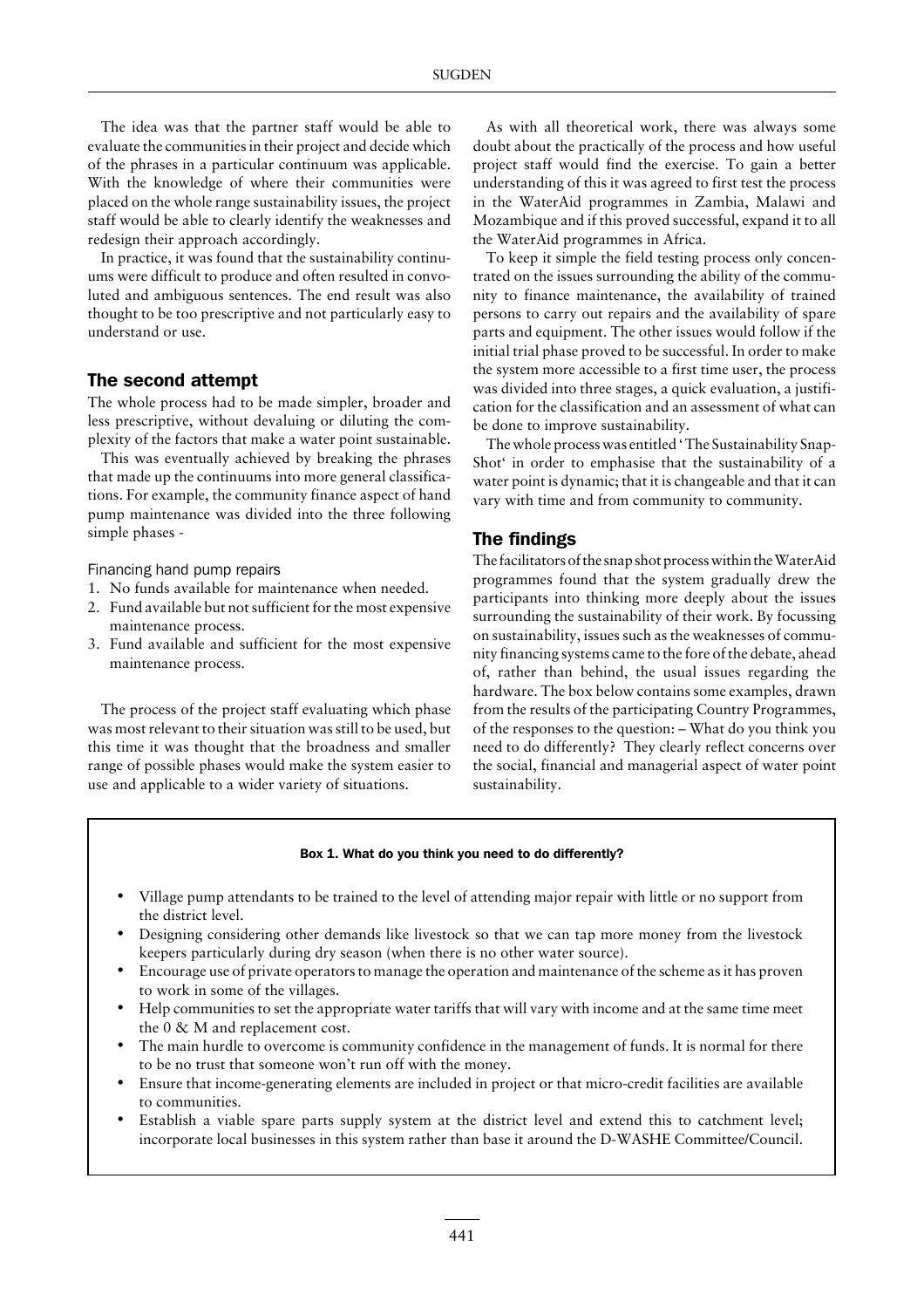The following 'Snap-shot' form was sent out to all the WaterAid Country Programmes in Africa to test it acceptability and usefulness.

#### The Sustainability Snap Shot

### **STAGE ONE**

The aim of stage one is to undertake a quick evaluation of a communities ability to maintain the various types of water point your programme/project is installing.

Complete this 'sustainability' grid for each type of water point with reference to the description below

| Project name:           |                            |                               |                           |  |
|-------------------------|----------------------------|-------------------------------|---------------------------|--|
| Technology              | Hand Dug Well<br>with Pump | Hand Dug Well<br>with no pump | Borehole with<br>handpump |  |
| Financial               |                            |                               |                           |  |
| <b>Technical skills</b> |                            |                               |                           |  |
| Spare and equipment     |                            |                               |                           |  |

#### **Financial**

- Which of the following is applicable to the type of water point in question<br>1. No funds available for maintenance when needed
- 
- $\overline{2}$ . Fund available but not sufficient for the most expensive maintenance process
- $\overline{3}$ . Fund available and sufficient for the most expensive maintenance process

#### **Technical skills**

- Which of the following is applicable to the type of water point in question
- $\overline{1}$ . Technical skills not available for maintenance when needed
- $2.$ Some technical skills for maintenance, but not for all.
- 3. Technical skills for all maintenance processes available

NB : Available in this context means available to an average community member within a reasonable time

#### **Equipment and spare parts**

- Which of the following is applicable to the type of water point in question
- Not available when needed  $\mathbf{1}$
- Available but not for all repairs  $\overline{2}$ .
- $\mathbf{R}$ Available for all repairs

### **STAGE TWO - COMMENTS**

Given your above ranking, can you give a brief explanation of the reasons why you allocated such a score.

### **STAGE THREE - THE WAY FORWARD**

Answer these questions -

- Is it reasonable to aim for 3's in all your examples above?
- What do you think you need to do differently to achieve '3's?
- $\overline{\phantom{a}}$ Is this possible?

If you have a series of '3s' or if you have moved recently from a 2 to a 3, have you documented this process?